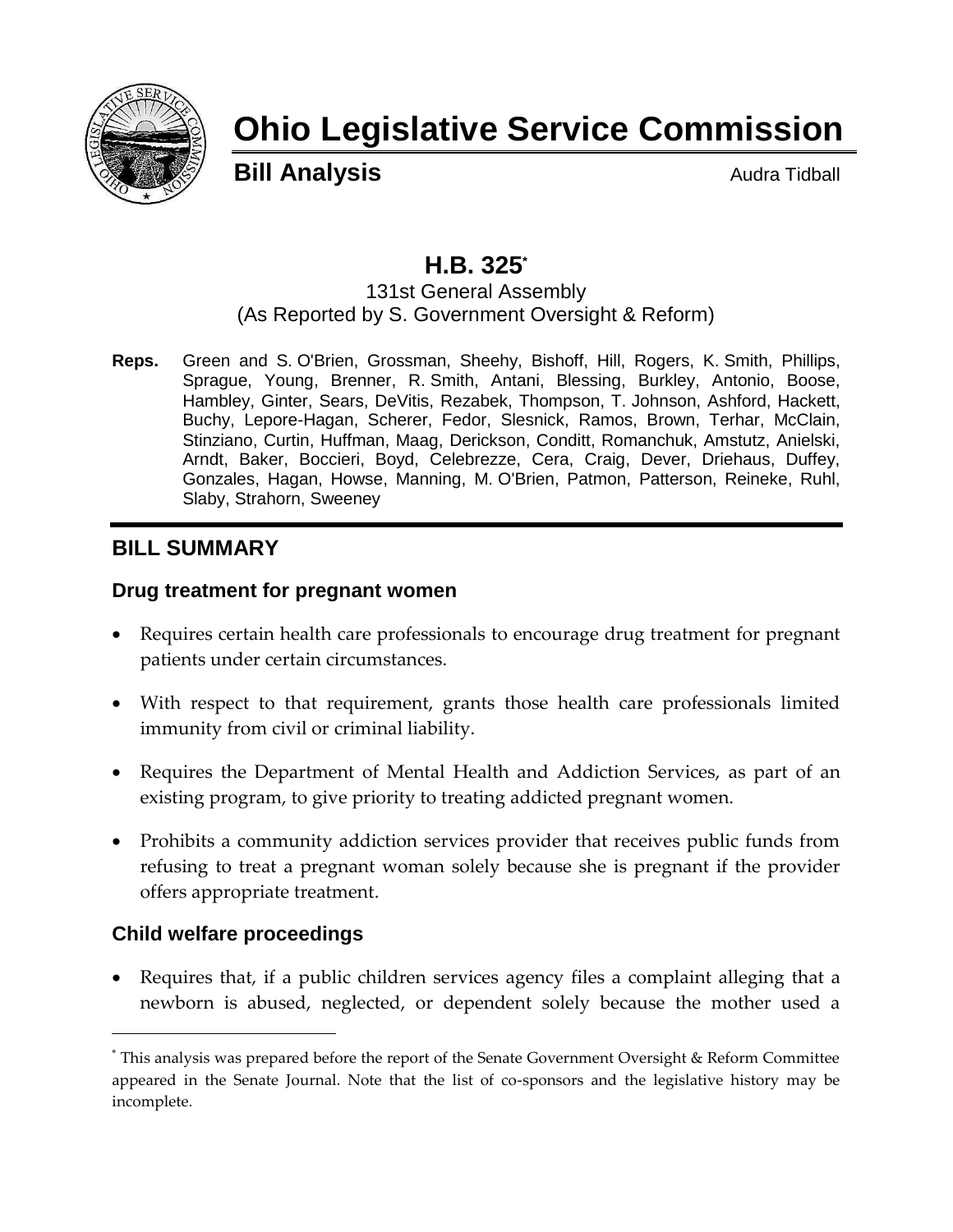controlled substance while pregnant, the court must determine if the mother (1) enrolled in drug treatment before the end of her 20th week of pregnancy, (2) completed treatment or is in the process of completing treatment, (3) maintained her regularly scheduled appointments and prenatal care, and (4) at the request of a public children services agency, provided the agency with an affirmative representation those conditions were met.

- Requires a court, when the above-mentioned conditions are met, to hold in abeyance or dismiss such a complaint if the mother provides written evidence regarding continued treatment or completion of treatment.
- Permits a court to hold a complaint in abeyance if the mother (1) enrolled in drug treatment *after* her 20th week of pregnancy, (2) is in the process of completing a treatment program, and (3) maintained her regularly scheduled appointments and prenatal care.
- Permits a court to dismiss a complaint if the mother (1) enrolled in drug treatment *after* the end of her 20th week of pregnancy, (2) completed a treatment program, and (3) maintained her regularly scheduled appointments and prenatal care.

# **Children's crisis care facilities**

 Authorizes certain children's crisis care facilities that provide residential care to drug-exposed newborns to permit security personnel to maintain and bear firearms while on the grounds of the facility.

# **Admissibility of prenatal screening and tests in criminal proceedings**

• Provides that evidence obtained through a screening or test to determine pregnancy or provide prenatal care is not admissible in a criminal proceeding against the woman who was screened or tested.

# **CONTENT AND OPERATION**

# **Encouraging pregnant women to enroll in drug treatment**

The bill requires certain health care professionals who care for pregnant women to encourage enrollment in drug treatment programs. The health care professionals to whom the bill applies are physicians, registered nurses (including clinical nurse specialists, certified nurse-midwives, and certified nurse practitioners),<sup>1</sup> licensed practical nurses, and physician assistants. Such a health care professional who attends

 $<sup>1</sup>$  R.C. 4723.01, not in the bill.</sup>

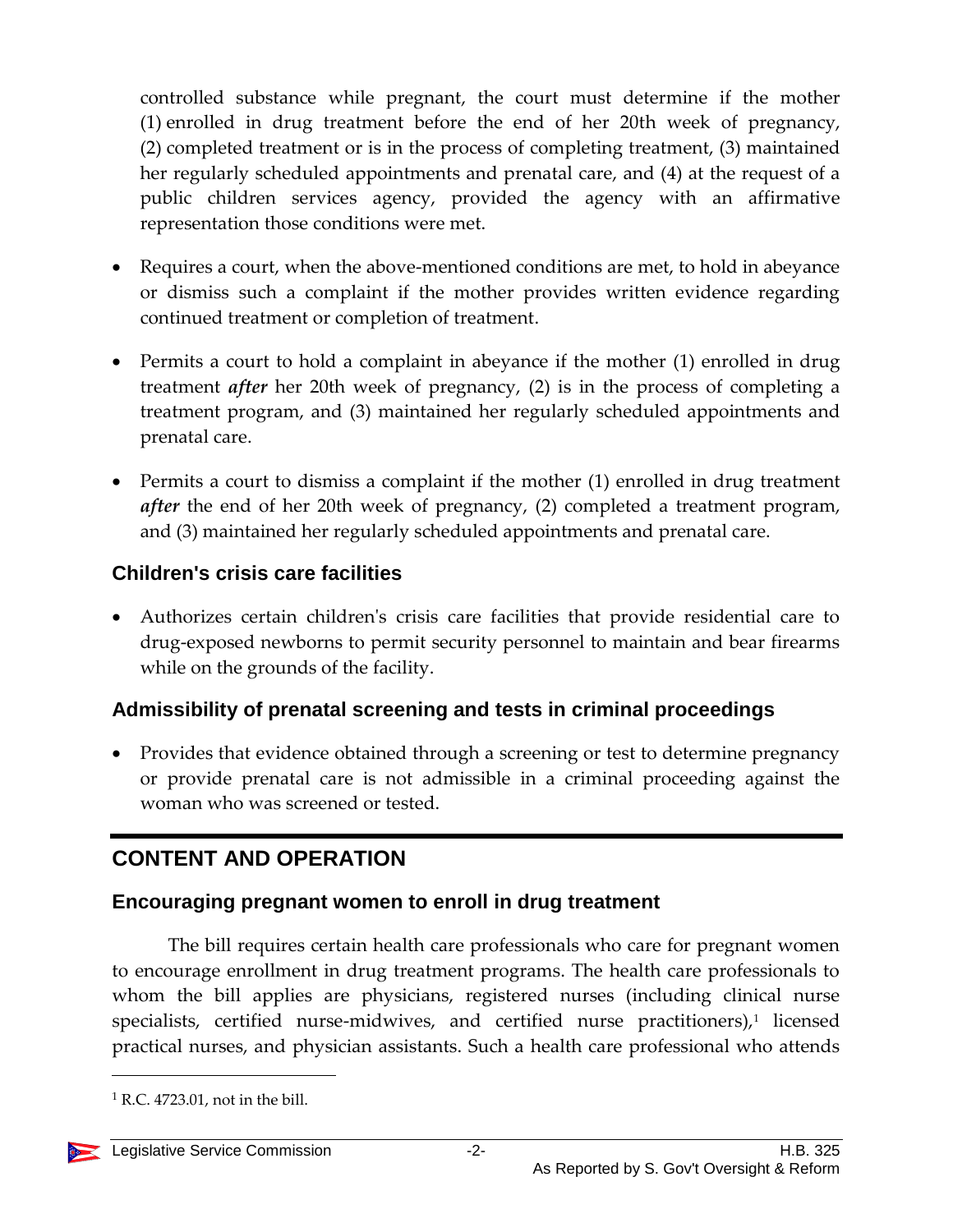to a pregnant woman for conditions relating to pregnancy before the end of the 20th week of pregnancy and who has reason to believe that the woman is using or has used a controlled substance in a manner harmful to the fetus must encourage the woman to enroll in a drug treatment program offered by a community addiction services provider.<sup>2</sup>

The bill defines "community addiction services provider" as an agency, association, corporation, individual, or program that provides alcohol, drug addiction, or gambling addiction services that are certified by the Department of Mental Health and Addiction Services under Ohio law. 3

The health care professionals subject to the bill are immune from civil liability and are not subject to criminal prosecution for (1) failing to recognize a pregnant woman's use of a controlled substance in a manner that is harmful to her fetus, or (2) any action taken in good faith compliance with the bill's requirements.<sup>4</sup>

### **Treatment priority**

The bill requires the Department of Mental Health and Addiction Services to give priority to treating pregnant women addicted to drugs of abuse. Under current law, the Department is required to give priority to developing, and to promptly develop, a program to identify addicted pregnant women and provide intervention and continued monitoring. The program also must provide tracking and treatment, as well as rehabilitation for children born to women who are addicted.

The bill adds a requirement that the program give priority to treating pregnant women who are addicted to drugs of abuse. It also requires a community addiction services provider that receives public funds to give priority to pregnant women referred to treatment. The bill prohibits such a community addiction services provider from refusing to treat a pregnant woman solely because she is pregnant, so long as appropriate treatment is offered by the provider.<sup>5</sup>

 $\overline{a}$ 

<sup>5</sup> R.C. 5119.17.

 $2$  R.C. 3701.70(B).

 $3$  R.C. 3701.70(A); R.C. 5119.01(A)(6), not in the bill.

 $4$  R.C. 3701.70(C).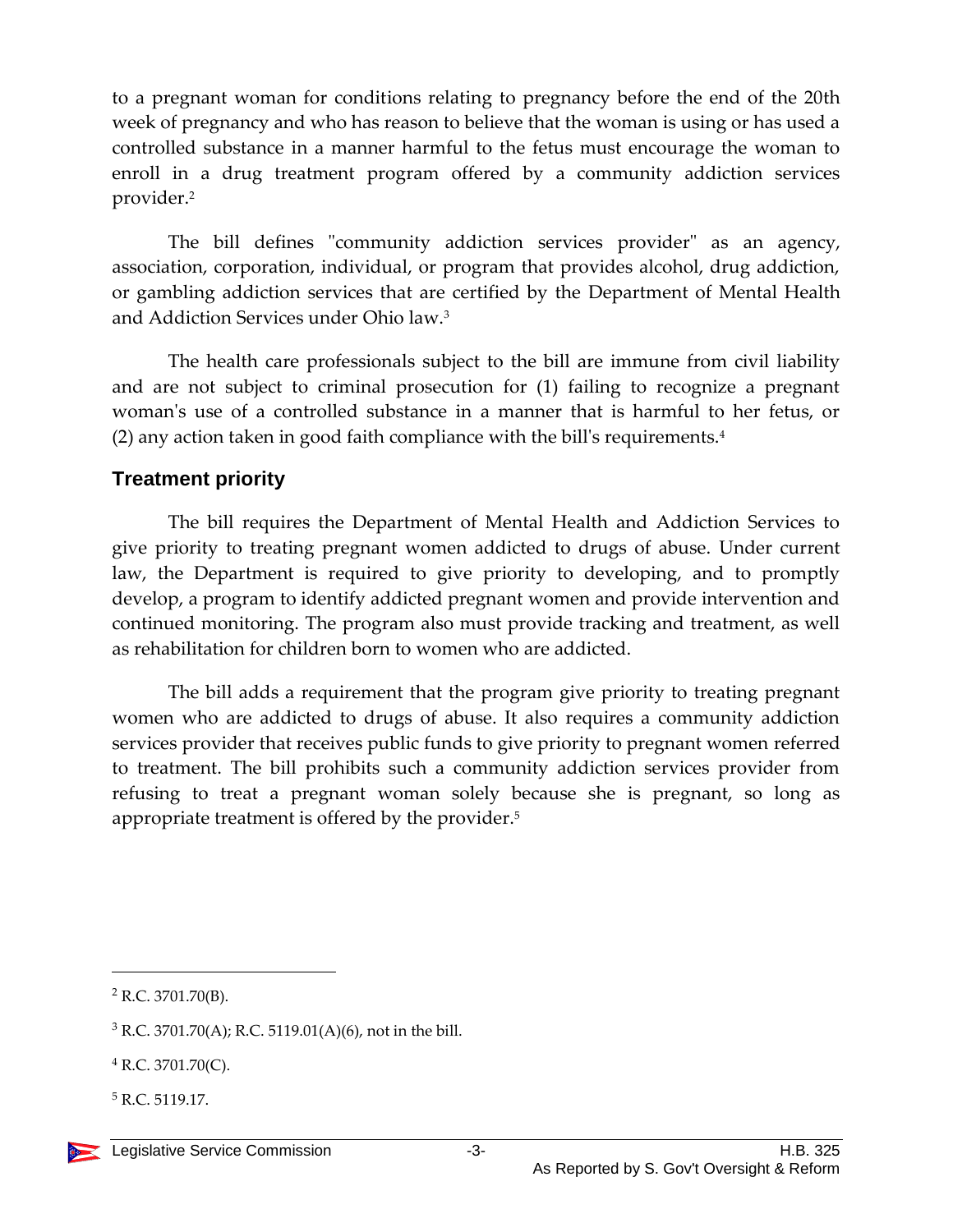### **Child welfare proceedings**

Public children services agencies (PCSAs)<sup>6</sup> are required to assess and investigate reports of abuse, neglect, or dependency to determine whether a child is safe or at risk. This assessment and investigation is conducted pursuant to Ohio and federal law in accordance with the Child Protective Services Worker Manual developed by the Department of Job and Family Services. In appropriate circumstances, a PCSA may file a complaint with the juvenile court alleging that a child is an abused, neglected, or dependent child.<sup>7</sup> When a complaint has been filed, the court must first determine whether the child is an abused, neglected, or dependent child (referred to as adjudication) and, if so, whether the child should be removed from the parent's custody (referred to as disposition).

The bill provides that if a PCSA files such a complaint regarding a newborn $\delta$ solely because the newborn's mother used a controlled substance while pregnant, the court must determine based on written evidence submitted by the mother, whether the mother did all of the following:

(1) Before the end of the 20th week of pregnancy, enrolled in a drug treatment program provided by a community addiction services provider;

(2) Successfully completed the program or is in the process of completing the program and is in compliance with the program's terms and conditions as determined by the program;

(3) Maintained her regularly scheduled appointments and prenatal care recommended by her health care provider for the remaining duration of the pregnancy;

(4) At the request of a PCSA, provided the agency with an affirmative representation that she complied with the above requirements.<sup>9</sup>

If the court determines the mother complied with those requirements, the court must do one of the following instead of considering the complaint:

 $^{9}$  R.C. 2151.26(B).

<sup>6</sup> According to the Public Children Services Association of Ohio, there are 61 PCSAs located within county departments of job and family services, 21 are separate children services boards, and two fall under the purview of a county administrator or executive.

<sup>7</sup> R.C. 2151.27, not in the bill.

 $8$  The bill defines a newborn as a child less than 30 days old.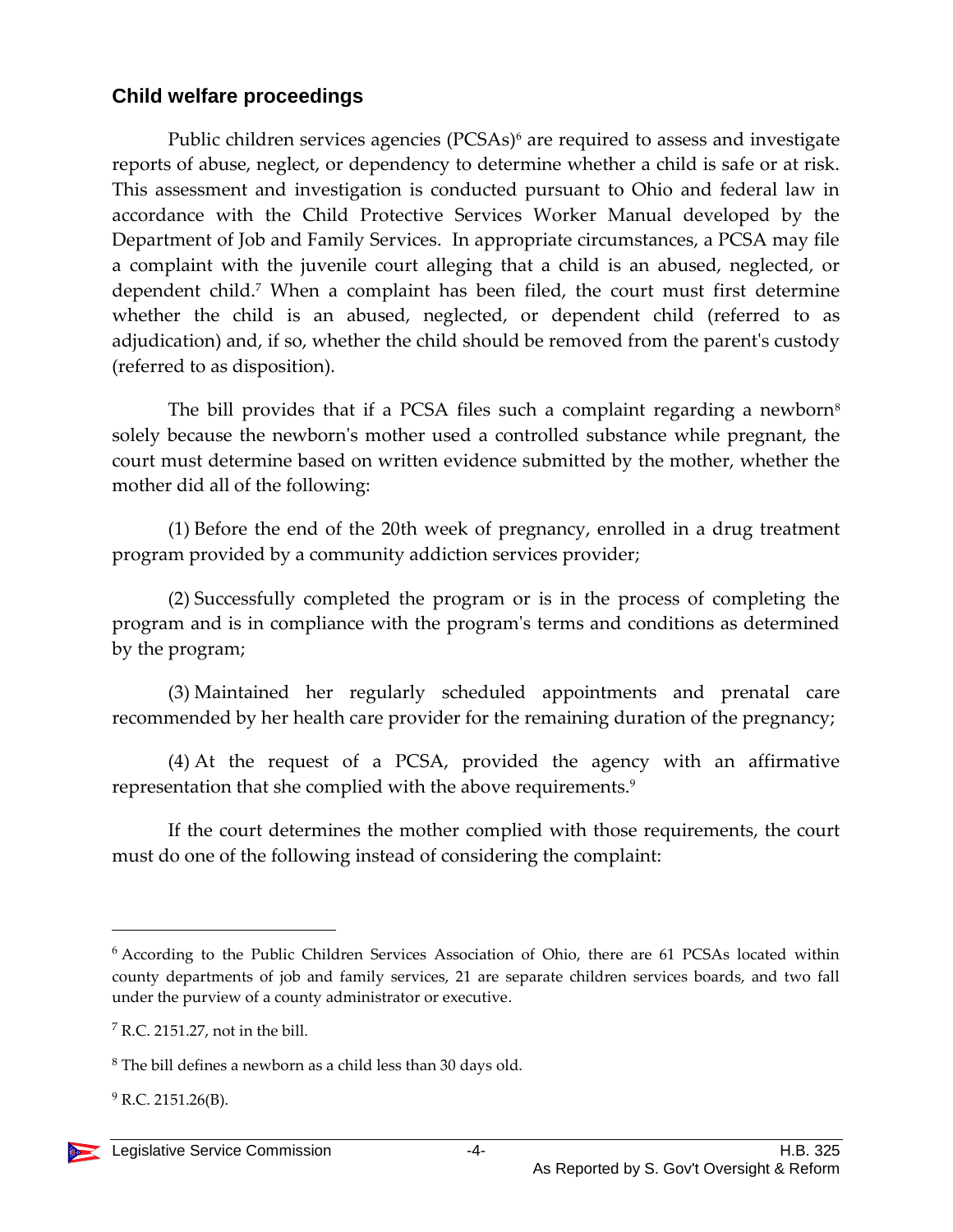(1) Hold it in abeyance if the mother provides the court with written evidence from a community addiction services provider demonstrating that she is in the process of completing the program;

(2) Dismiss the complaint if the mother provides the court with written evidence from a community addiction services provider demonstrating that she successfully completed the program or provides evidence satisfactory to the court of a commitment to treatment and recovery.

Complaints held in abeyance while a mother is in the process of being treated are to be held so long as the mother continues to provide the court with written evidence from a community addiction services provider demonstrating that she is continuing treatment. If the mother ceases to provide such evidence, the court must consider the complaint. If the mother provides written evidence of completion of the program, the court must dismiss the complaint.

If a pregnant woman enrolled in a drug treatment program after the end of her 20th week of pregnancy, a court may do either of the following instead of considering the complaint:

(1) Hold it in abeyance if the court finds the woman is in the process of completing the program and has maintained her regularly scheduled appointments and prenatal care;

(2) Dismiss it if the court finds that the woman successfully completed the program and maintained her regularly scheduled appointments and prenatal care. 10

The bill specifies that it does not prevent a PCSA from filing a complaint regarding a newborn if the PCSA determines that the mother, or any other adult caring for the newborn, is unable to provide adequate parental care.<sup>11</sup>

### **Children's crisis care facilities**

The bill authorizes a children's crisis care facility that has as its primary purpose the provision of residential and other care to infants who are born drug exposed, and that regularly maintains on its premises schedule II controlled substances, to permit security personnel to maintain and bear firearms while on the grounds of the facility.<sup>12</sup> The bill defines firearm as any deadly weapon capable of expelling or propelling one or

 $10$  R.C. 2151.26(C).

 $11$  R.C. 2151.26(D).

<sup>12</sup> R.C. 5103.132.